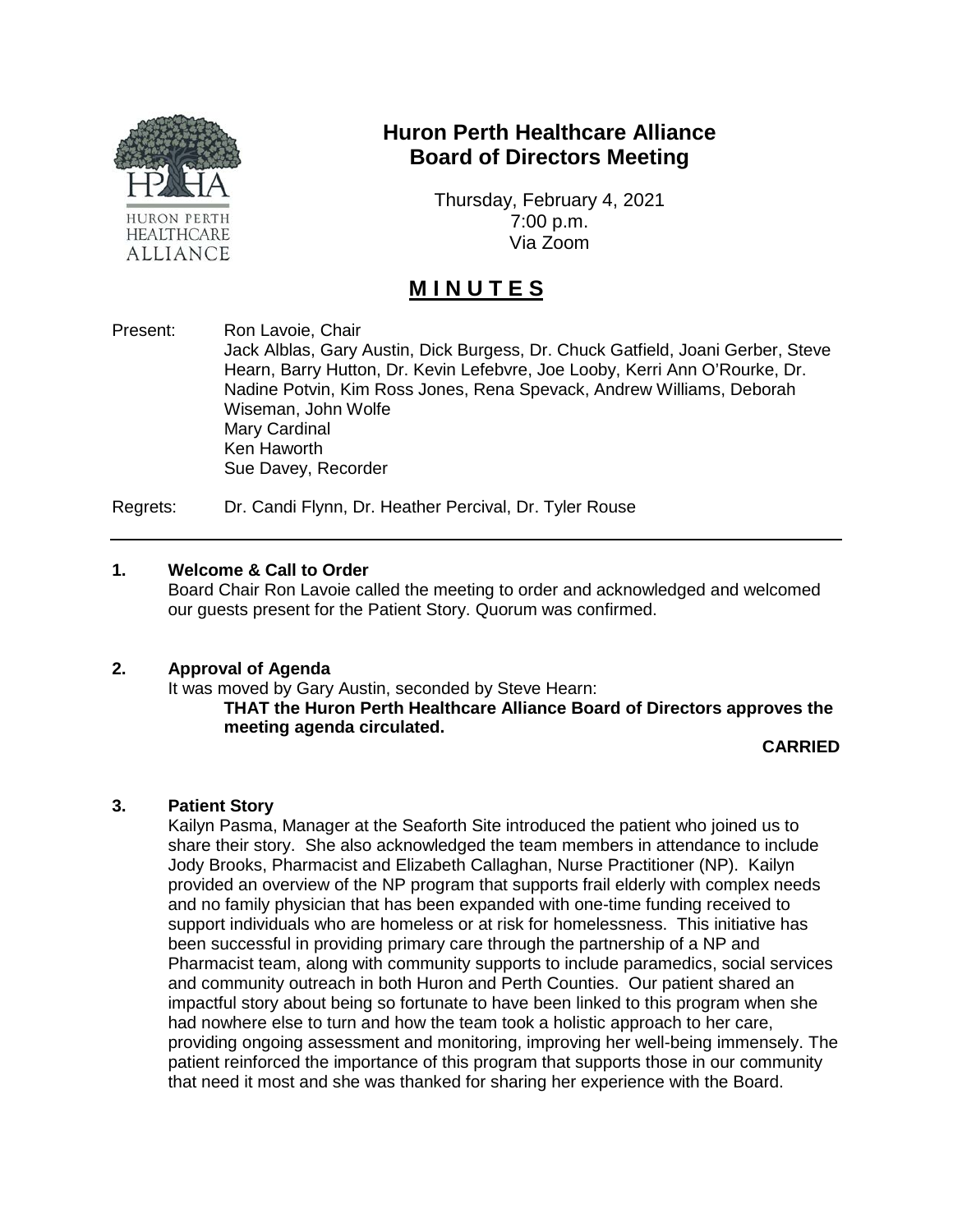#### **4. Declaration of Conflict of Interest**

There was no conflict of interest declared by any members.

#### **5. Approval of Minutes**

**5.1 December 3, 2020**

It was moved by Dick Burgess, seconded by Jack Alblas:

**THAT the Huron Perth Healthcare Alliance Board of Directors approves the minutes from the meeting held December 3, 2020.**

**CARRIED**

#### **6. COVID-19 Update**

Andrew Williams provided an update and reported that an outbreak has been declared on the Inpatient Unit at the Huron Perth Healthcare Alliance (HPHA) St. Marys Site. The team is providing ongoing communication updates and support to physicians, staff, patients and families, directed by Public Health. All safety measures are in place and prevalence swabbing is being done. Patient and family caregiver presence is now restricted on the unit with exceptions for compassionate reasons and the unit is closed to new admissions. Andrew acknowledged Deborah Wiseman for her leadership and thanked the physicians for their support during this outbreak.

Due to limited supply of the COVID-19 vaccine, vaccination is currently targeting longterm care home and high risk retirement home residents, as well as seconded doses for those that were initially identified to get and receive their first dose. This included staff and physicians at HPHA that were identified with this first round of vaccination. No further specific direction has been received and HPHA will continue to follow guidance from Huron Perth Public Health.

The Primary Care group of the Huron Perth & Area Ontario Health Team Physician Advisory Council were acknowledged for developing an educational tool and Q&A to address vaccine hesitancy. The importance of vaccination was noted to stop the disease from circulating and protect our community.

There was discussion about priority setting for vaccine roll out to the community as well as the workplace policies to be considered related to sick time and working during an outbreak for those that choose not to be immunized since the vaccine is not mandatory.

#### **7. Consent Agenda**

It was moved by Barry Hutton, seconded by Kerri Ann O'Rourke:

**THAT the Huron Perth Healthcare Alliance Board of Directors approves the February 4, 2021 Consent Agenda that included reports from the:**

- **Chief Nursing Executive**
- **President & Chief Executive Officer**
- **Alliance Chief of Staff**

#### **CARRIED**

Dr. Lefebvre highlighted the success, impact and importance of ensuring that the Nurse Practitioner Program expansion continues to be funded. This program, and the mental health ride-along program with the police are priority areas where dollars need to be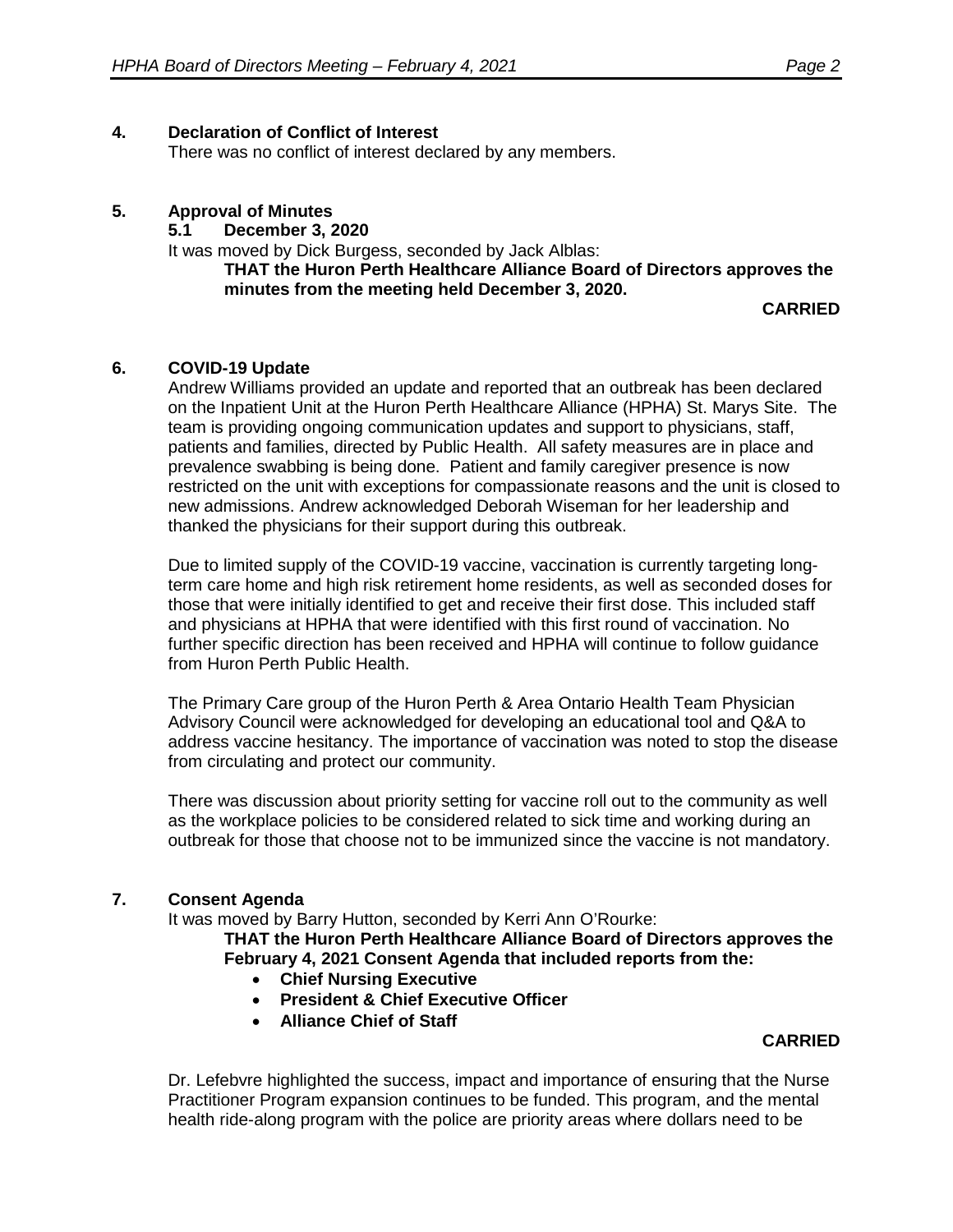invested as they strengthen the health and wellness in the community, reducing demand on the acute care system.

## **8. Governance**

## **8.1 Board Committee Reports**

## **8.1.1 Governance & Stakeholder Relations Committee**

John Wolfe provided highlights from the Governance & Stakeholder Relations Committee meeting held on January 26, 2021. The Board Self- Assessment results were included in the package and succession planning for the President & CEO and Alliance Chief of Staff were flagged along with Meetings without Management. The President & CEO Management Policy was circulated for review, and Meetings without Management are always an option and will be reinstituted. The Board Advance will be held on two half-days on February 19<sup>th</sup> an 26<sup>th</sup>. Guest speaker Ross Baker will join the first session to provide an update on Ontario Health Teams and system areas of focus, while the second day will focus on the refresh of Commitments to our Communities. The Annual General Meeting will be held on June 17<sup>th</sup>.

## **8.1.2 Medical Advisory Committee**

The Medical Advisory Committee met on January 28<sup>th</sup> and Dr. Lefebvre presented the meeting highlights that were pre-circulated for informational purposes. A question was raised regarding progress with the adoption of front-end dictation and Dr. Lefebvre reported that this or typing into the system are now the only method of entering notes into the patient record.

### **8.1.3 Quality Committee**

Rena Spevack presented the report of the Quality Committee meeting held January 25, 2021. No direction has been received from Health Quality Ontario regarding the development of the 2021/2022 Quality Improvement Plan. Andrew Williams added that a collaborative Quality Improvement Plan has been identified as a deliverable in the Huron Perth & Area Ontario Health Team Transfer Payment Agreement. Mary Cardinal presented the Patient Safety Plan, a leadership standard flagged from our last Accreditation Survey that has been developed and outlines the structures in place to support patient safety and continuous improvement opportunities.

It was moved by Rena Spevack, seconded by Gary Austin:

#### **THAT the Huron Perth Healthcare Alliance Board of Directors approve the Huron Perth Healthcare Alliance Patient Safety Plan.**

#### **CARRIED**

#### **8.1.4 Resources & Audit Committee**

The Resources & Audit Committee met on January 28<sup>th</sup> and Joe Looby presented the highlights from the report that were pre-circulated with the agenda package. He noted that results are better than expected and the operating line of credit has not been used since September. Incremental COVID-19 expenses are being reimbursed with about \$2M of the \$7M submitted that is outstanding at this time. Pandemic pay for specific staffing groups is about \$2.5M, \$500-600K is for capital expenses related to COVID-19.

It was moved by Joe Looby, seconded by Jack Alblas:

**THAT the Huron Perth Healthcare Alliance Board of Directors approves the Quarter 3, December 30, 2020 financial statements and associated reports. CARRIED**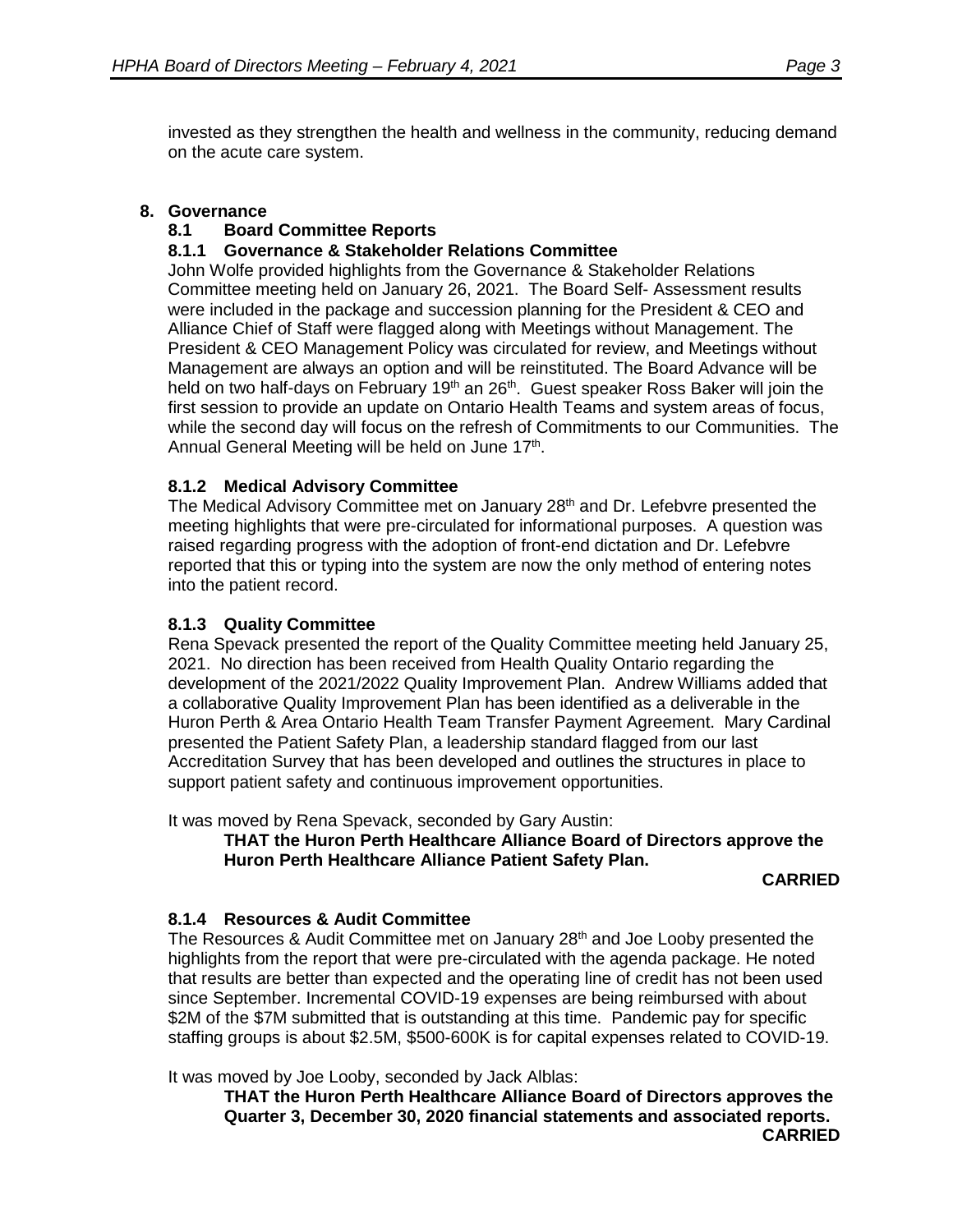The Committee received an update on the wellness initiative and operating indicators. Recruitment challenges were highlighted along with the number of postings for qualified staff members across our region.

## **9. HPHA Commitments to Our Communities**

 **HPHA Commitments to Our Communities – Quarter 3 Review** Andrew Williams provided the Quarter 3 status update on the objectives linked to the Huron Perth Healthcare Alliance's Commitments to our Communities. The detailed report was included in the agenda package and highlights were provided.

With the pandemic, wellness and initiatives to support our physicians, staff and their families have been elevated to include:

- Introduction of a Wellness Newsletter.
- Strengthened resources (i.e. virtual support groups).
- Promoting the Employee and Family Assistance Program which has seen increased usage.
- Frontline Fridays Treats for staff compliments of physician groups.

Andrew gave a "shout out" to Lyndsay Baetz, Wellness Specialist and Paul Vandenberg, Director of Human Resources and the team for their hard work with this initiative and supporting staff.

Recommendations previously identified for the right patient, right location, right care objective continue to be rolled out with an emphasis on improving transitions and patient flow through the system. Challenges identified include patient choice that inhibits patient flow.

The Ontario Health Team (OHT) continues to move forward with implementation. Mady Smith will be re-joining the Team as the Integration and Accountability Lead. Additional OHT staffing has been identified to support the work of the OHT. An Infection Prevention and Control (IPAC) lead has been hired to audit and develop consistent standards across the system and will participate in regional funded initiatives for the development of a framework to support congregate settings. The sector leads for the OHT have been involved with mass vaccination planning with Public Health. Feedback has been received from OHT partners for the Agreement and Terms of Reference to be incorporated into the final documents that will come back to the Board.

## **10. Huron Perth & Area Ontario Health Team Update**

The Huron Perth & Area Ontario Health Team continues to move forward with implementation and an update was provided under Agenda Item #9.

#### **11. In-Camera Session**

**11.1 Motion to Move to In-Camera Session**

It was moved by Dick Burgess, seconded by Kim Ross Jones:

**THAT the Huron Perth Healthcare Alliance move in-camera at 8:15 p.m.**

**CARRIED**